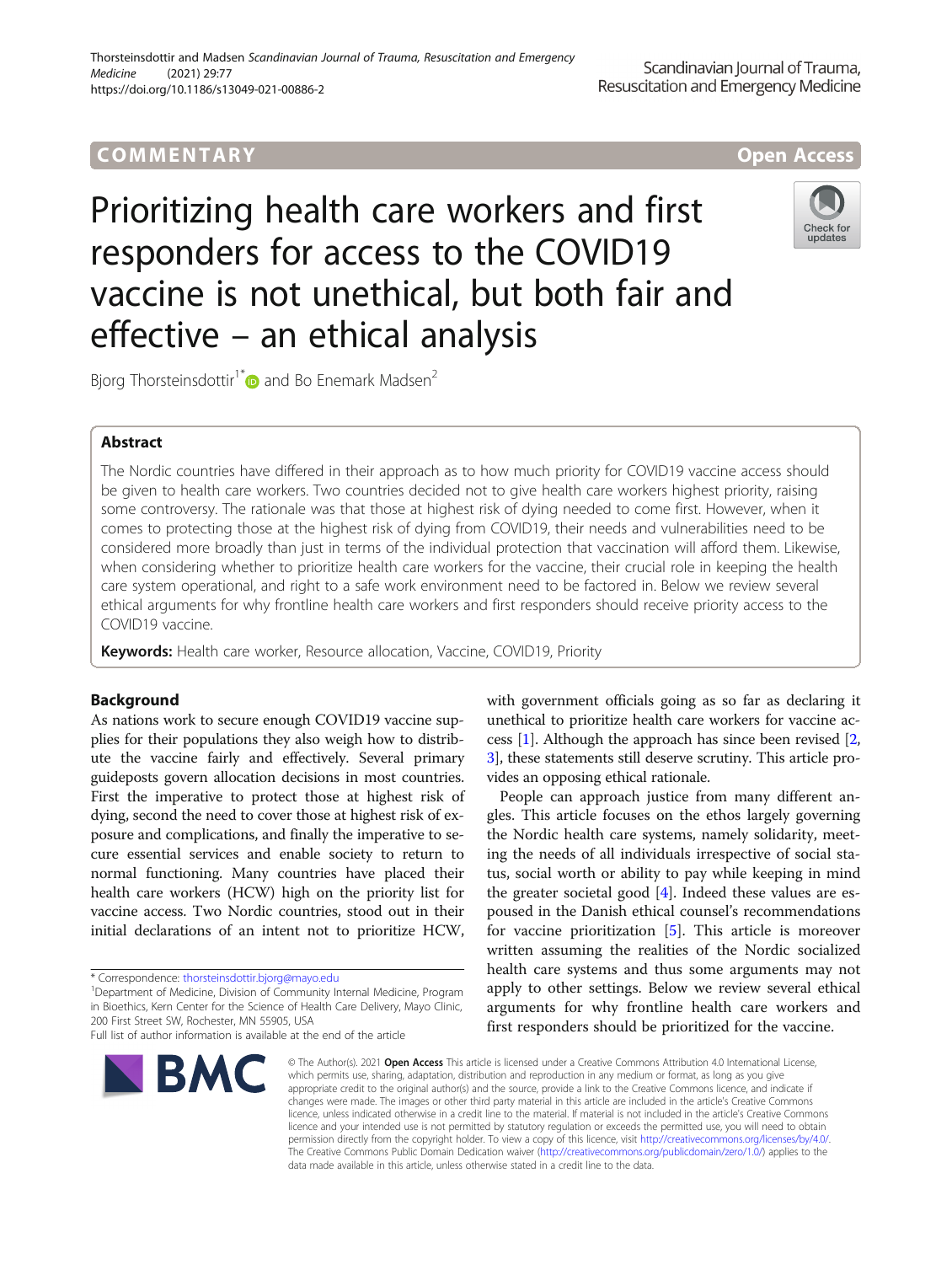## Main text

## Vaccinating HCW will protect those at highest risk from getting infected

During the lockdown of long-term care facilities, HCW have become the primary contact of residents with the outside world and thus the most likely to bring COVID19 to the facilities. This is particularly concerning given the relatively high risk of asymptomatic spread. Influenza vaccinations of health care workers are recommended by the WHO to protect patients [\[6\]](#page-2-0). With COVID19 five times more lethal than the flu, the imperative to vaccinate HCW to decrease exposure risk is all the more compelling [[7](#page-2-0)]. Some have argued that vaccinating the young to protect the old may be more effective than vaccinating the institutionalized elderly, given waning immune response at ad-vanced age [\[8\]](#page-2-0).

## The institutionalized old and disabled patients rely on HCW for their care

High infectious rates at nursing homes that have been hard hit by COVID19 outbreaks have led to breakdown in care, leading to neglect and suffering and putting lives at risk [\[9](#page-2-0)]. Thus prioritizing HCW in long term care settings would help ensure adequate staffing and patient safety.

## HCW and first responders are essential in keeping the health care system running

High risk patients who get ill from COVID19 and require emergency and hospital care rely on highly trained and skilled HCW to deliver life-saving treatments. With many hospitals operating at or over capacity during the pandemic they can ill afford losing staff to COVID19 illness, at times with additional protective quarantine for co-workers. Therefore, vaccinating those HCW who take care of COVID patients, protects those who fall ill during the pandemic from lack of access to hospitals and life-saving treatments.

## HCW are at an increased risk for infection despite personal protective equipment (PPE)

HCW the world over have faced shortages of adequate PPE [[10\]](#page-2-0). Despite the widespread use of PPE and previsit symptom screening, HCW are almost twice as likely to contract COVID19 than the general population and they are seven times more likely to suffer severe COVID19 disease [\[11](#page-2-0), [12\]](#page-2-0). While PPE has proven quite effective in decreasing disease transmission, the disease can be airborne, potentially leading to infections despite PPE. HCW have a right to a safe work environment [[13\]](#page-2-0). Therefore, when better protection through a vaccine becomes available, they should get priority access to it.

## Not all HCW are young and healthy

HCW and their family members like others can have conditions that put them at higher risk. Health care systems have not always been able to accommodate high risk workers with lower risk job assignments. Additionally, there are many examples of retirees returning to the work force to help in the current crisis. The primary ethical principle to do no harm, renders it unethical to continue to put these vulnerable HCW at risk for infection when a vaccine is available.

## Health care workers deserve reciprocity for putting their lives on the line for the lives of others

Since the beginning of the pandemic, while stories of a deadly plague circulated, PPE scarcity loomed, and deaths of HCW caught international attention, physicians, nurses and others have continued to show up to take care of COVID19 infected patients. The stress of taking care of a teammate is well recognized. In military and natural disaster triage, this translates into an absolute priority for taking care of a teammate who is down [[14\]](#page-2-0). The social contract needs to include reciprocity so that HCW trust that they will be taken care of as they risk their lives taking care of others.

## Health care workers are essential in ensuring the success of the vaccination scheme

Currently available vaccines require expert handling and pre-vaccination health screening. Staffing can be a rate limiting factor for vaccine distribution success. Close encounter with hundreds of people in a short time frame also exponentially increases exposure risk for vaccination staff. Therefore failing to adequately provide staff with protection through a highly effective vaccine is ethically questionable. There is also risk of vaccine diversion if HCW do not feel that their safety is given adequate priority [[15\]](#page-2-0).

## Conclusion

There are strong ethical justifications for prioritizing health care workers for the COVID19 vaccine. In addition to honoring their right to a safe work environment, their vaccination also protects their patients and helps keep the health care system operating during a time of dire need. Health care workers, who despite a risk to their lives, continue to show up and serve their fellow citizens deserve to be kept safe in this and future pandemics.

#### Acknowledgements

None.

#### Authors' contributions

Both authors have contributed to this manuscript, Dr. Madsen conceived of the idea, Dr. Thorsteinsdottir drafted the original manuscript and both were involved in revisions.